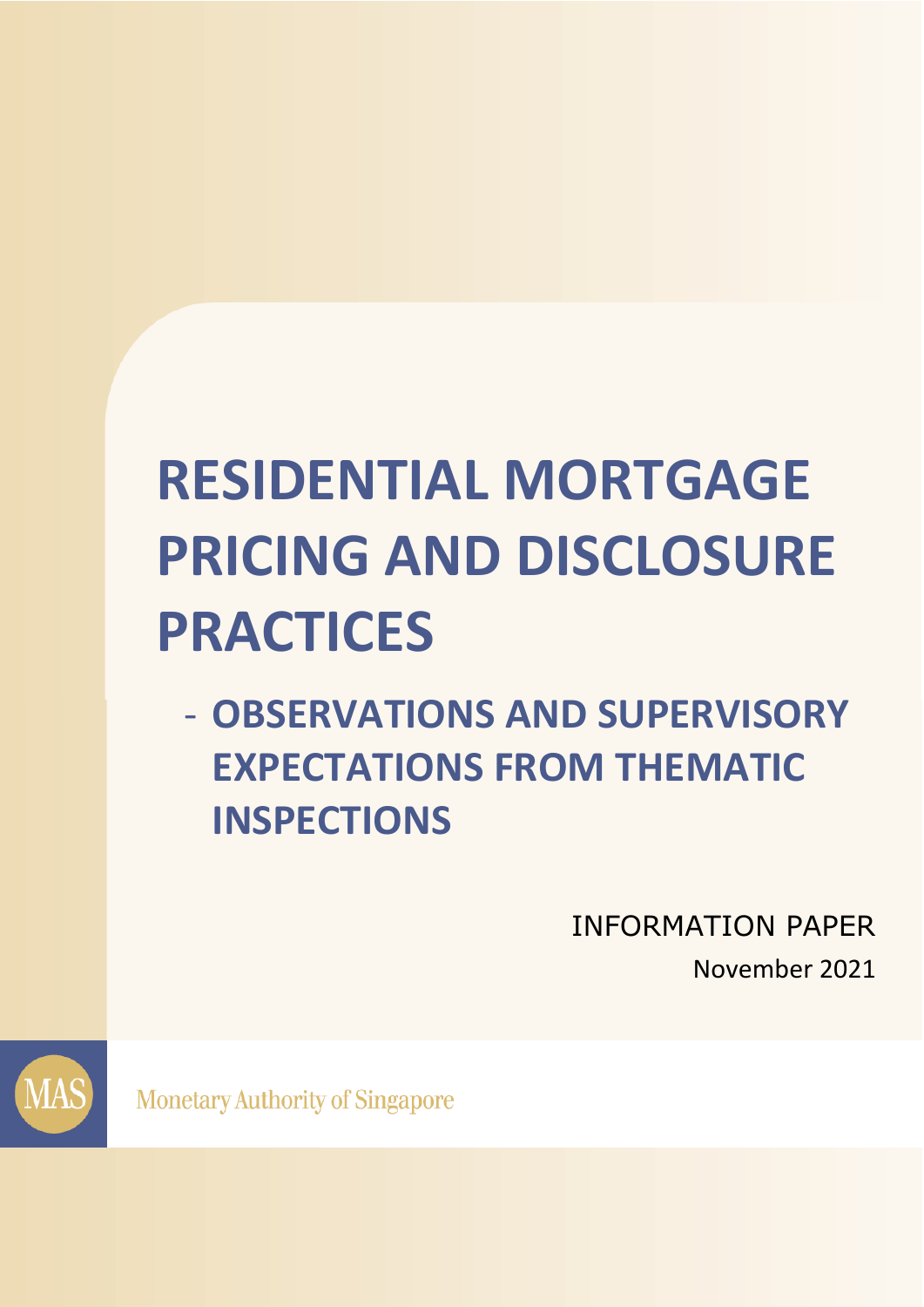#### **TABLE OF CONTENTS**

| $\mathbf{1}$ | <b>Introduction</b> |                                               |    |  |
|--------------|---------------------|-----------------------------------------------|----|--|
| $\mathbf{2}$ |                     | <b>Observations from Thematic Inspections</b> | 5. |  |
|              | Α.                  | Transparency                                  | 5. |  |
|              | В.                  | Consideration of customer interests           |    |  |
|              | C.                  | Accountability and product governance         | 10 |  |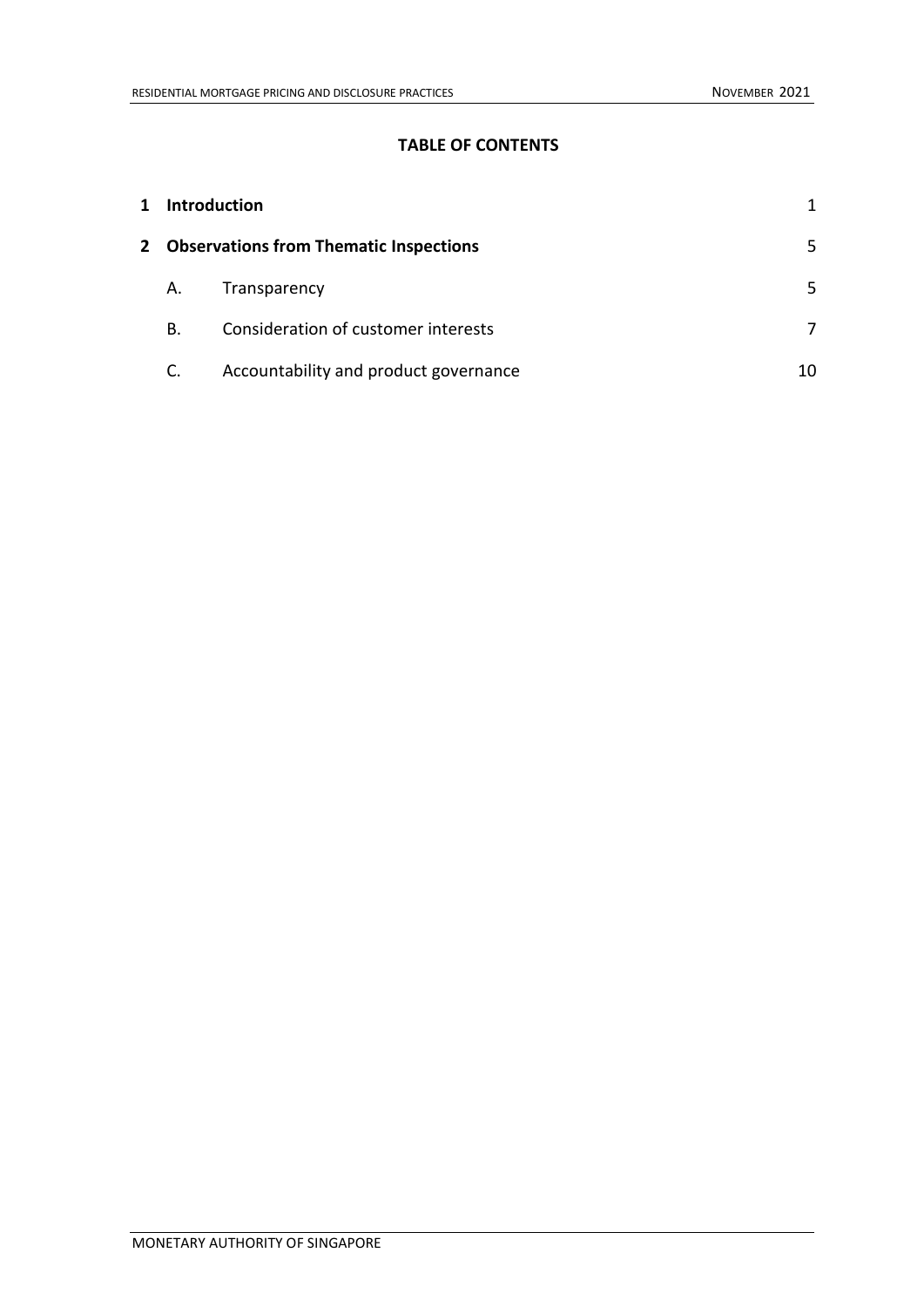#### **1 Introduction**

1.1 A housing or residential property loan (referred to as "mortgage" henceforth) is a major long-term financial commitment for most borrowers. An individual's decision to borrow from a financial institution (FI) to finance a place of residence should be made judiciously, taking into consideration the affordability of the mortgage, as well as its terms and conditions (T&Cs). It is therefore important that FIs provide adequate information to customers on their mortgage packages and treat them fairly throughout the lifetime of the loan.

1.2 FIs typically determine the mortgage interest rate that is charged to the borrower based on the cost to the FI of granting the mortgage (which includes the cost of funding and other costs), competitors' pricing and other strategic considerations such as business strategy. FIs disclose the mortgage T&Cs in the letter of offer and a document on General Terms and Conditions. Information critical to the customer's decision to take up the mortgage is also disclosed in the Fact Sheet<sup>1</sup>.

| <b>Type</b>                    | <b>Description</b>                                                                                                                                                                                                                                                                                                            |
|--------------------------------|-------------------------------------------------------------------------------------------------------------------------------------------------------------------------------------------------------------------------------------------------------------------------------------------------------------------------------|
| <b>Fixed Rate</b><br>Mortgages | Interest rate is fixed and cannot be changed in the first few years, i.e.<br>monthly repayment instalments are fixed for this period (assuming no<br>further mortgage disbursements or prepayments during the period<br>and no change in the mortgage tenure).                                                                |
| Variable Rate<br>Mortgages     | Interest rate is not fixed and can be varied by the FI at any time. This<br>interest rate comprises two components, a reference rate and a<br>spread.                                                                                                                                                                         |
|                                | The reference rate is pegged to (i) publicly available market indicators<br>(e.g. Singapore Interbank Offered Rate (SIBOR), Singapore Swap Offer<br>Rate (SOR), Singapore Overnight Rate Average (SORA)), or (ii) an<br>administered rate which is determined by each FI (e.g. fixed deposit<br>rate or internal board rate). |

1.3 Mortgages can be broadly classified into two categories<sup>2</sup>:

1.4 MAS Notice 632 on Residential Property Loans<sup>3</sup>, MAS Notice 632A on Residential Property Loans – Fact Sheet and MAS Notice  $645<sup>4</sup>$  on Computation of Total Debt Servicing Ratio for Property Loans set out MAS' requirements governing credit facilities, disclosures at point of sale, and affordability assessments respectively. Other relevant documents that

<sup>1</sup> Notice 632A on Residential Property Loans – Fact Sheet:

[https://www.mas.gov.sg/regulation/notices/notice-632a.](https://www.mas.gov.sg/regulation/notices/notice-632a) This Notice specifies information banks must include in the Fact Sheet to borrowers before granting the mortgage.

<sup>&</sup>lt;sup>2</sup> These categories are extracted from Consumer Guide to Housing Loans, and updated based on latest market developments:

[https://abs.org.sg/docs/library/housingloans\\_english9bc6a69f299c69658b7dff00006ed795.pdf](https://abs.org.sg/docs/library/housingloans_english9bc6a69f299c69658b7dff00006ed795.pdf)

<sup>&</sup>lt;sup>3</sup> [https://www.mas.gov.sg/-/media/MAS/Notices/PDF/2020-04-06-Notice-632\\_LTV.pdf](https://www.mas.gov.sg/-/media/MAS/Notices/PDF/2020-04-06-Notice-632_LTV.pdf)

<sup>4</sup> [https://www.mas.gov.sg/-/media/MAS/Notices/PDF/2020-02-17-MAS-645\\_TDSR.pdf](https://www.mas.gov.sg/-/media/MAS/Notices/PDF/2020-02-17-MAS-645_TDSR.pdf)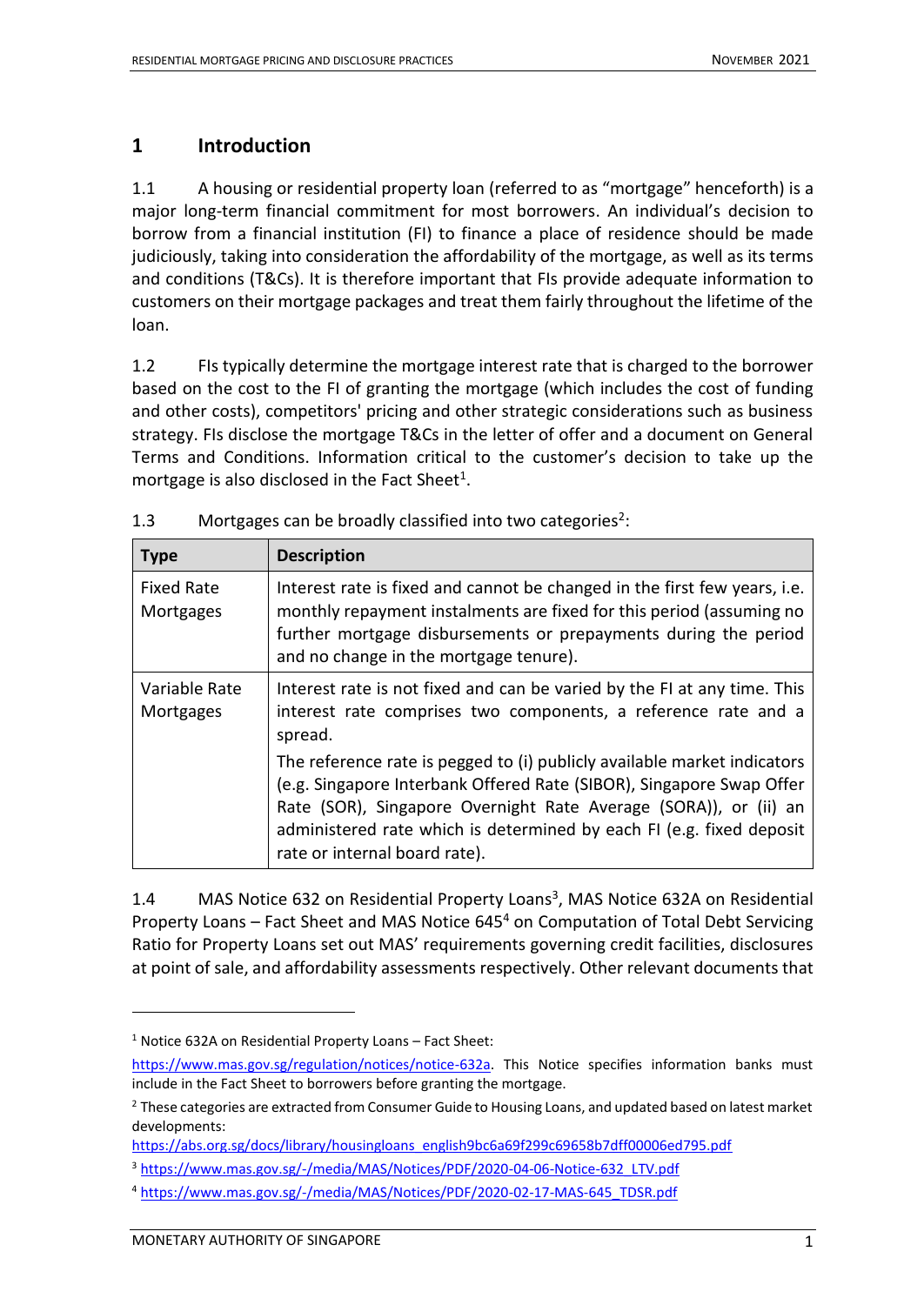customers can reference are the Code of Consumer Banking Practice<sup>5</sup> and Consumer Guide to Housing Loans<sup>6</sup> published by the Association of Banks in Singapore (ABS), and the guides published on MoneySense's website<sup>7</sup> on what customers can reasonably expect of a bank.

1.5 While MAS does not intervene directly in mortgage pricing, MAS expects FIs to perform their obligations under mortgages in accordance with the T&Cs and as FIs have explained and led customers to expect. How the interest rate of a mortgage fluctuates depends on various factors, including market conditions, the FI's business strategy, and the T&Cs of the mortgage that the borrower had chosen. For floating rate mortgages that reference FI-determined interest rates, MAS expects them to be adjusted in a fair manner, in line with sustained trends in the FI's cost of funding for such loans. MAS also expects FIs offering mortgages to uphold high standards of transparency in their disclosures and prioritise customer interests.

1.6 In 2020 and 2021, MAS conducted thematic inspections of large mortgage lending banks, taking into consideration public feedback relating to mortgages. The inspections focused on:

- (a) adequacy of disclosures in the mortgage sales process;
- (b) whether the mortgages performed as banks had led customers to expect and whether sales practices resulted in customer detriment; and
- (c) robustness of governance frameworks and processes to exercise oversight of mortgage pricing and sales practices, as well as compliance with regulatory requirements<sup>8</sup>.

1.7 MAS observed that banks generally have established controls to oversee their mortgage pricing and sales practices, and comply with the relevant regulations. MAS also noted concrete examples of how banks prioritised customer interests and improved customer outcomes. These include incorporating fair dealing considerations in assessments of new or revised mortgages, implementing measures to mitigate impact on customers when mortgage interest rates were raised, conducting mystery shopping exercises to assess employees' competency and compliance with internal policies, and using data analytics to proactively identify and help customers experiencing difficulties in meeting repayment obligations. MAS did not find any pervasive or systematic weaknesses, but noted some areas for improvements:

(a) There were uneven practices on what banks considered to be key information, and how such information was presented prominently to the

<sup>5</sup> [https://abs.org.sg/docs/library/cocbp\\_nov2017.pdf](https://abs.org.sg/docs/library/cocbp_nov2017.pdf)

<sup>6</sup> [https://abs.org.sg/docs/library/housingloans\\_english9bc6a69f299c69658b7dff00006ed795.pdf](https://abs.org.sg/docs/library/housingloans_english9bc6a69f299c69658b7dff00006ed795.pdf)

<sup>7</sup> [https://www.moneysense.gov.sg/search?content\\_type=Guides&content\\_type=Articles&sc\\_lang=en&topic](https://www.moneysense.gov.sg/search?content_type=Guides&content_type=Articles&sc_lang=en&topics=Property) [s=Property](https://www.moneysense.gov.sg/search?content_type=Guides&content_type=Articles&sc_lang=en&topics=Property)

<sup>&</sup>lt;sup>8</sup> Regulatory requirements include MAS Notice 632 on Residential Property Loans, MAS Notice 632A on Residential Property Loans – Fact Sheet and MAS Notice 645 on Computation of Total Debt Servicing Ratio for Property Loans.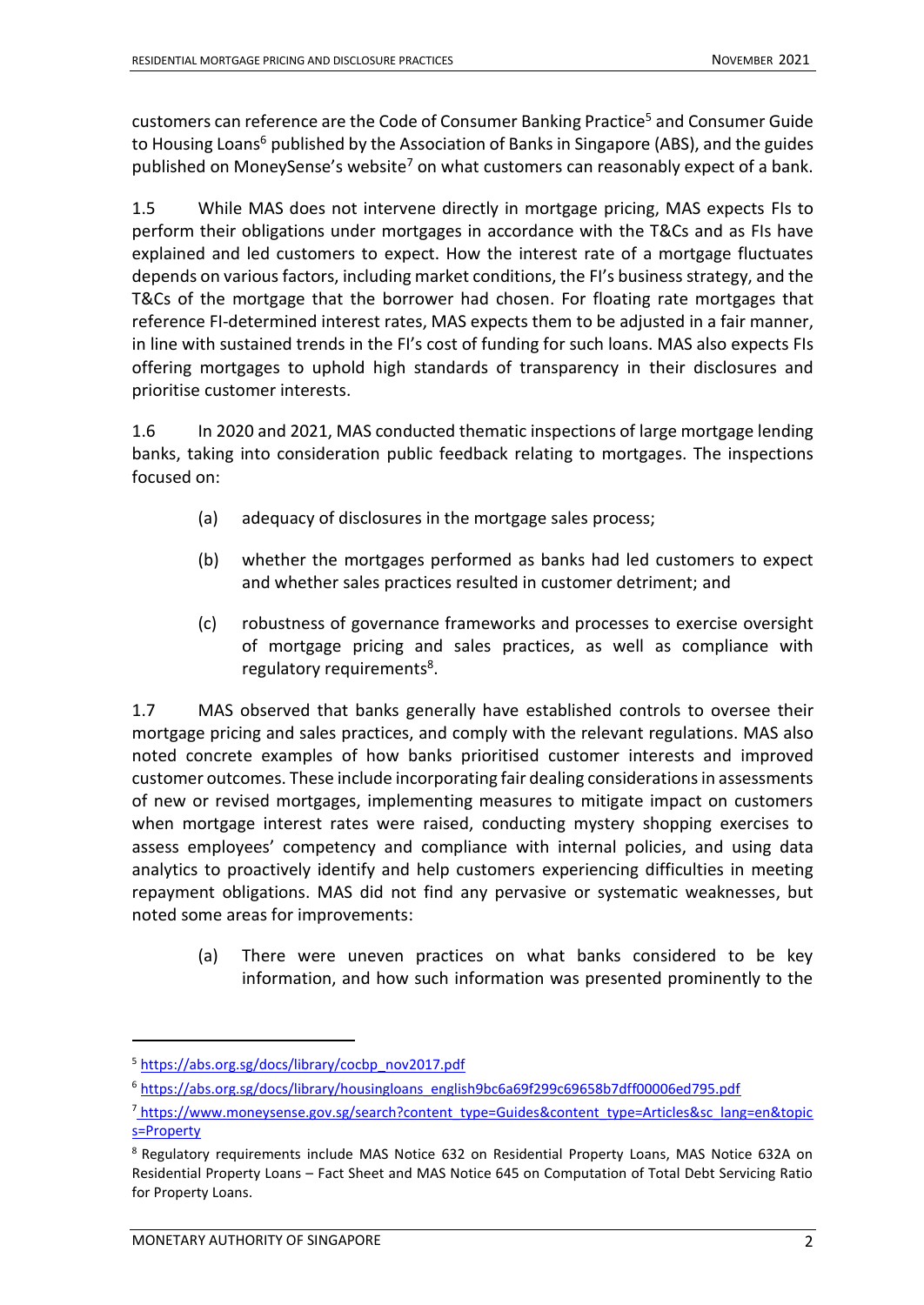customers. One example relates to the "floor rate", where some banks were silent on whether this rate could be changed.

- (b) Some banks did not incorporate fair dealing outcomes in their mortgage proposals and approval process of new mortgage packages or revisions to T&Cs of existing packages.
- (c) There were isolated instances where banks did not lower fixed deposit (FD) rates that were pegged to mortgages, when the FD rates for other tenors were lowered in general and in line with market trends.

1.8 This information paper discusses the practices at banks in the areas of: i) transparency; ii) consideration of customer interests; and iii) accountability and product governance. While not covered in this thematic exercise, the robustness of banks' complaints handling processes and ability to communicate mortgage features to customers clearly and effectively, are also important aspects in building trust with customers that banks should pay attention to.

1.9 MAS expects all banks offering mortgages to consider customer impact and customer interests when developing new mortgage packages or revising the T&Cs of existing mortgage packages, including changes in interest rates. Banks should provide clear disclosures to customers on the banks' rights to revise the T&Cs and interest rates, as well as the possible circumstances that will trigger such revisions, during the mortgage sales process. Where banks revise the T&Cs or interest rates following the inception of the mortgage, banks should clearly communicate such revisions, and provide sufficient notice to customers so that they could consider alternatives. Banks should also ensure that their mortgages perform as they have explained and led customers to expect.

1.10 This paper is especially relevant as Singapore transitions to the use of SORA as the main interest rate benchmark for SGD financial markets. SOR and SIBOR will be discontinued by end-June 2023 and end-2024, respectively.<sup>9</sup> MAS expects FIs to provide information to customers on how new mortgages referencing SORA would work and where relevant, the options available to them to transit their existing mortgages referencing SOR or SIBOR to SORA, taking reference from the recommendations issued by the Steering Committee for SOR & SIBOR Transition to SORA<sup>10</sup>.

1.11 Mortgage lenders that were not inspected as part of the thematic exercise are expected to benchmark their practices against this paper and take steps to address any gaps in a risk-appropriate manner. As a follow-up to the inspections, MAS will:

<sup>&</sup>lt;sup>9</sup> Ahead of these discontinuation timelines, the financial industry has ceased the offering of new SOR loans from end-April 2021, and the offering of new SIBOR loans from end-September 2021.

<sup>&</sup>lt;sup>10</sup> [https://www.abs.org.sg/docs/library/media-release-on-sc-sts-recommendations-for-legacy-sor](https://www.abs.org.sg/docs/library/media-release-on-sc-sts-recommendations-for-legacy-sor-transition.pdf)[transition.pdf](https://www.abs.org.sg/docs/library/media-release-on-sc-sts-recommendations-for-legacy-sor-transition.pdf)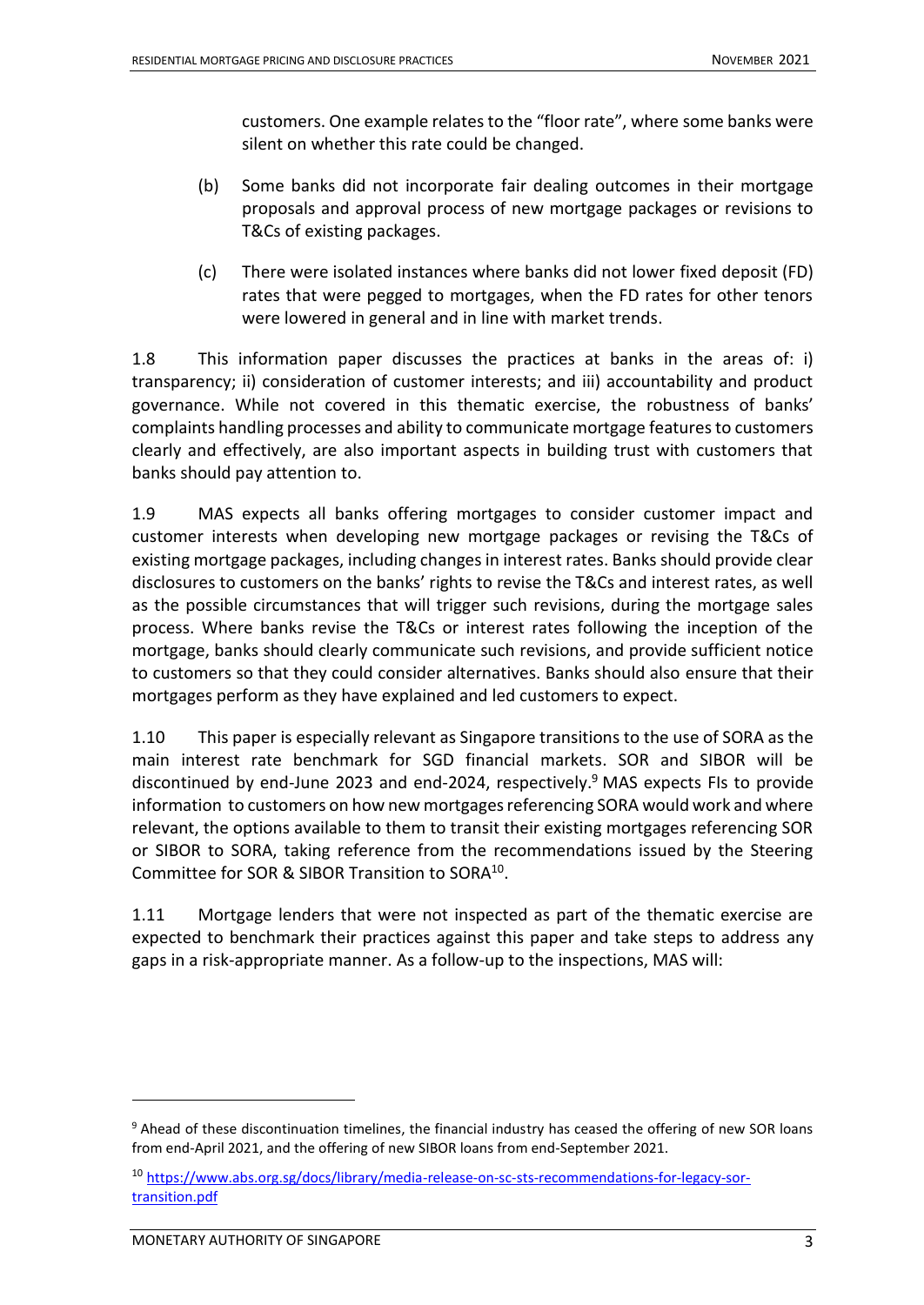- (a) review Notice 632A on Residential Property Loans Fact Sheet<sup>11</sup>, to enhance disclosures relating to interest rate changes, such as floor rates and circumstances under which they may be changed, as well as alternative arrangements that banks will provide to borrowers should they make unexpected interest rate changes.
- (b) review the Guidelines on Fair Dealing  $12$  (FDG) in consultation with the industry – to extend their application beyond investment products under the Financial Advisers Act, to products such as mortgages, and assess the need to incorporate additional principles.

1.12 MAS will also work with the ABS to further strengthen industry standards and raise consumer awareness on mortgages. This would include improving the consistency of disclosures in mortgage contracts across the industry, and facilitating the comparison of any fire insurance or Mortgagee Interest Policy (MIP)<sup>13</sup> that may be bundled with the mortgages.

<sup>&</sup>lt;sup>11</sup> Please refer to Consultation Paper on Proposed Amendments to Notices on Residential Property Loans Fact Sheet: [https://www.mas.gov.sg/publications/consultations/2021/proposed-amendments-to-notices-on](https://www.mas.gov.sg/publications/consultations/2021/proposed-amendments-to-notices-on-residential-property-loans-fact-sheet)[residential-property-loans-fact-sheet](https://www.mas.gov.sg/publications/consultations/2021/proposed-amendments-to-notices-on-residential-property-loans-fact-sheet)

 $12$  While the FDG was written with investment products in mind, the FDG states that FIs are strongly encouraged to also apply the principles in the FDG to other products that are not covered under the Financial Advisers Act. Please refer to [https://www.mas.gov.sg/-/media/MAS/Regulations-and-Financial-](https://www.mas.gov.sg/-/media/MAS/Regulations-and-Financial-Stability/Regulations-Guidance-and-Licensing/Financial-Advisers/Guidelines/Fair-Dealing-Guidelines--20-Feb-2013.pdf)[Stability/Regulations-Guidance-and-Licensing/Financial-Advisers/Guidelines/Fair-Dealing-Guidelines--20-](https://www.mas.gov.sg/-/media/MAS/Regulations-and-Financial-Stability/Regulations-Guidance-and-Licensing/Financial-Advisers/Guidelines/Fair-Dealing-Guidelines--20-Feb-2013.pdf) [Feb-2013.pdf](https://www.mas.gov.sg/-/media/MAS/Regulations-and-Financial-Stability/Regulations-Guidance-and-Licensing/Financial-Advisers/Guidelines/Fair-Dealing-Guidelines--20-Feb-2013.pdf)

<sup>&</sup>lt;sup>13</sup> The MIP protects the FI's interest. It allows the FI to claim for repayment of the outstanding mortgage amount from the insurer, in the event of damage to the property due to an insured event (such as fire) and the FI has concerns over the borrower's mortgage repayment. The borrower remains liable for the outstanding mortgage amount.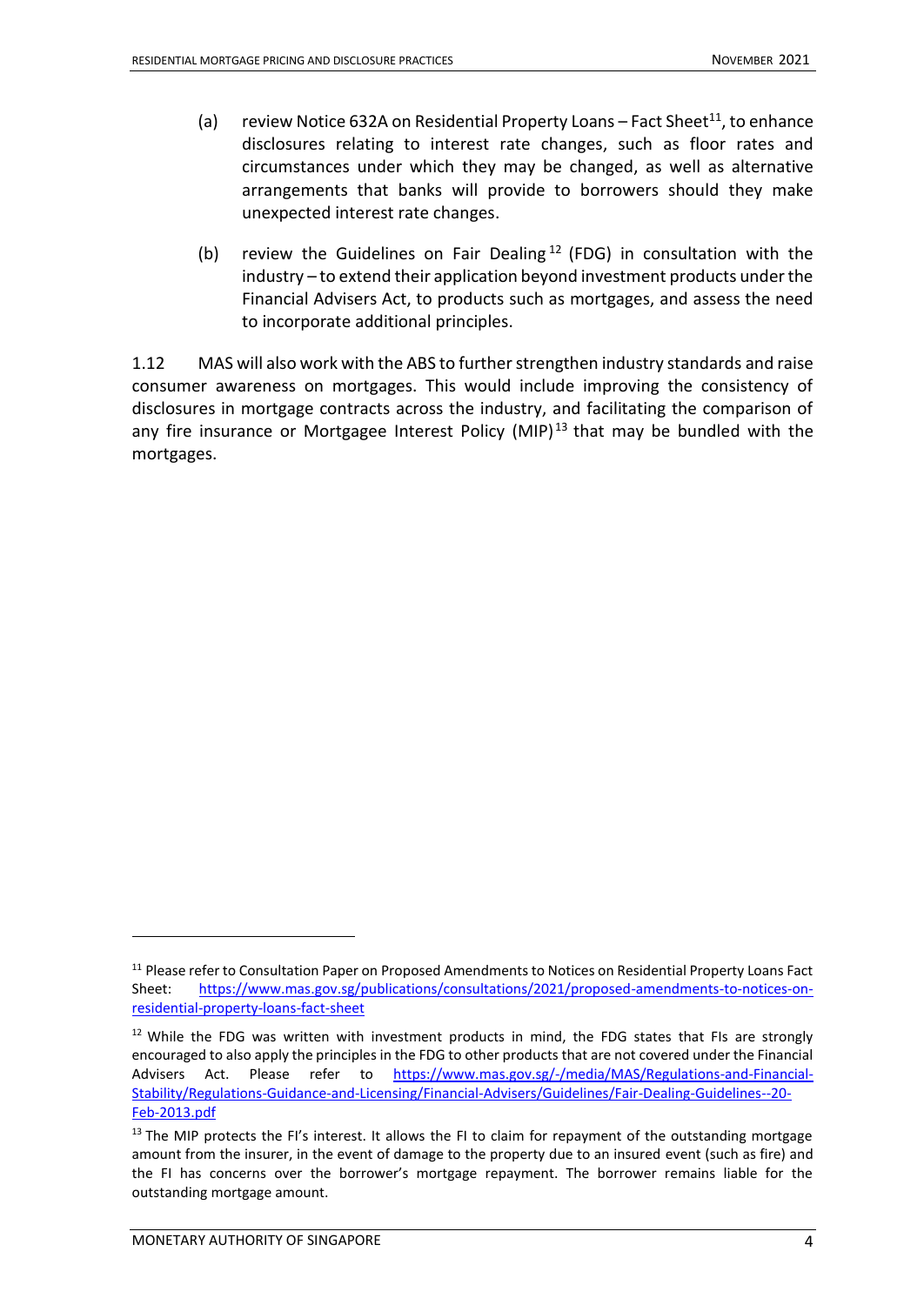## **2 Observations from the Thematic Inspections**

2.1 MAS' inspection approach included reviews of banks' policies and processes, management reports and mortgage documents, as well as discussions with management and staff. MAS also benchmarked practices amongst the banks included in the thematic exercise.

2.2 MAS' supervisory expectations (summarised in grey boxes below), key observations, and identified areas for improvement from this thematic exercise, are highlighted under each theme.

## **A Transparency**

**Bank provides adequate and clear disclosures on mortgage features and T&Cs in their marketing materials, Fact Sheet and mortgage contracts.**

- Information provided is accurate and not misleading.
- T&Cs are written in clear and simple language.
- Key mortgage information is disclosed in a clear, balanced and prominent way.

2.3 Banks have generally established processes and controls to ensure that key clauses in the mortgage contracts were communicated clearly to customers. Banks also provided required disclosures at the point of sale as set out in the Fact Sheet, for example, key features such as lock-in period, type of reference rate, and whether the bank has the right to vary the type of reference rate and/or spread.

2.4 However, disclosure of key information related to interest rate changes in the mortgage contract (i.e. letter of offer and general T&Cs) could be enhanced. For example, banks were silent on whether the floor rate could be revised. The floor rate has been generally used to prevent the reference rate falling below zero (resulting in potentially negative interest rates). Customers would hence not ordinarily expect a floor rate to change. If a bank does intend to change the floor rate as a matter of practice, it should be highlighted to customers in the Fact Sheet and the T&Cs of the mortgage contract during the sales process. Some banks also did not disclose the circumstances under which the value of their administered rate would change.

- 2.5 MAS expects banks to disclose clearly in their mortgage contracts:
	- (a) which component(s) of the interest rate can be revised, e.g. spread over reference rate, type and value of reference rate;
	- (b) the possible circumstances which will trigger such revisions;
	- (c) that minimum 30 days' notice $14$  will be given to customers; and

<sup>&</sup>lt;sup>14</sup> This is in line with the ABS Consumer Guide to Housing Loans: [https://abs.org.sg/docs/library/housingloans\\_english9bc6a69f299c69658b7dff00006ed795.pdf](https://abs.org.sg/docs/library/housingloans_english9bc6a69f299c69658b7dff00006ed795.pdf)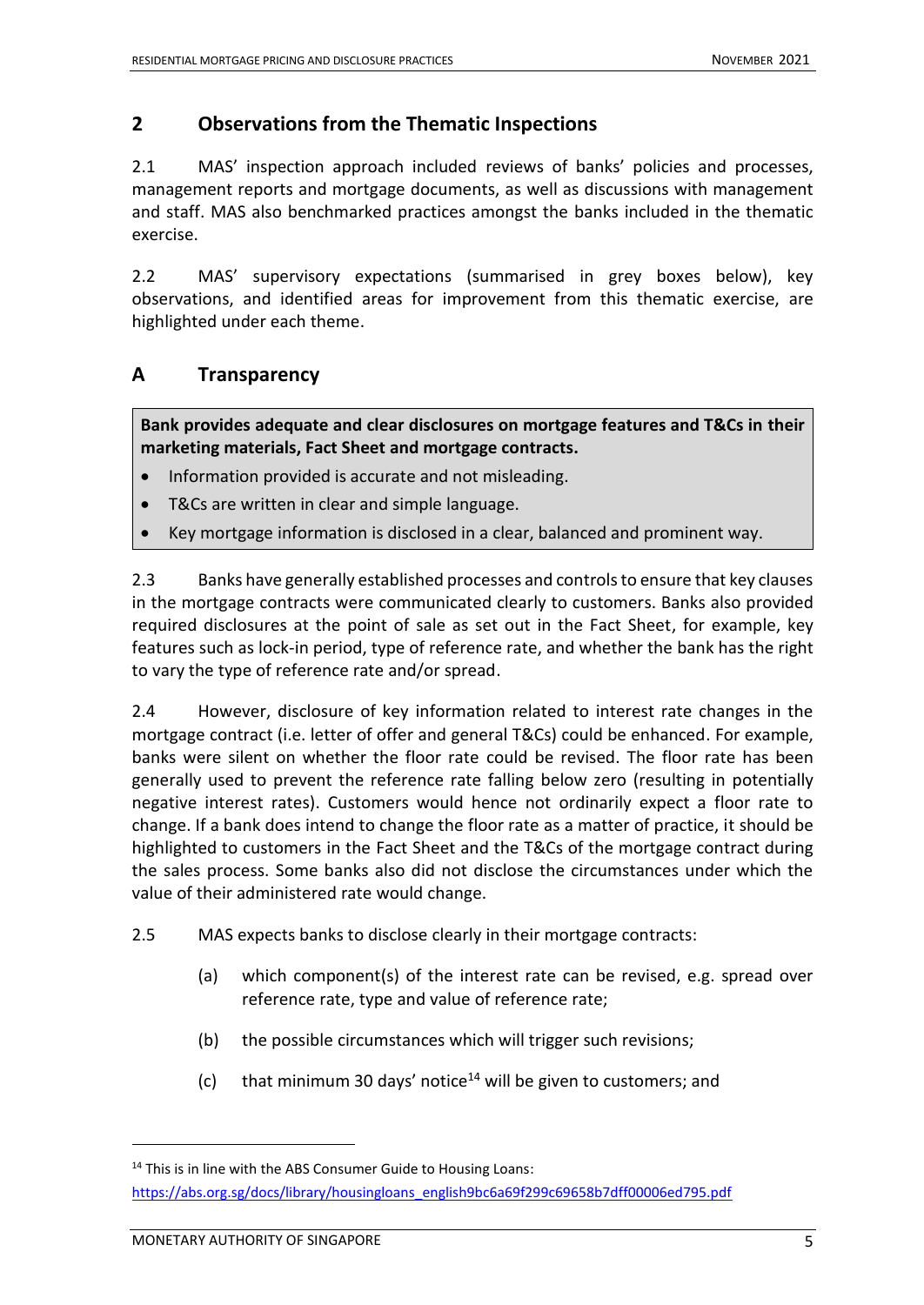(d) if applicable, whether the administered rate is different for different packages.

2.6 MAS intends to review the requirements in MAS Notice 632A to enhance disclosures so that customers are clear on key features of the mortgage package<sup>15</sup>.

2.7 For administered rate mortgages where banks decide the frequency and quantum of rate changes, banks are encouraged to disclose information on historical administered rate vis-à-vis market rate changes to help customers make an informed decision at mortgage inception. When making any changes to administered rates, the bank should explain the triggers leading to the rate change to customers and maintain adequate internal documentation around the rate change.

**Bank provides customers with:**

- **adequate details of how interest rates, repayment amount, fees/penalties, etc. are computed.**
- **advance notice and clear explanation for changes to interest rates, T&Cs, fees/penalties imposed, etc.**

*This is particularly pertinent for the transition from SOR and SIBOR to SORA, which the industry would undertake in the coming years. Information should be provided to customers on how new mortgages referencing SORA would work and where relevant, the options available to them to transit their existing mortgages referencing SOR or SIBOR to SORA.* 

2.8 Banks' mortgage contracts contained details of how interest rates, repayment amount and fees/penalties will be computed. Banks typically also provided 30 days' advance notice to customers for any changes to interest rates and the T&Cs as set out in the Code of Consumer Banking Practice by the ABS. The letters notifying customers of changes to interest rates also contained pertinent information on the changes.

2.9 However, several banks did not disclose explicitly the notice period for changes to fees and charges. Banks should state the advance notice that would be given to customers for changes to fees and charges, and communicate this to customers so that they know what to expect if banks make changes to their mortgage contracts.

2.10 Some banks engaged external consultants to conduct mystery shopping exercises or customer surveys as a way to identify market conduct issues early. These results are taken into consideration in the sales unit's performance evaluation. Where there are serious breaches, the relevant unit would be subjected to disciplinary action. This is a good practice and proactive means for banks to self-assess and identify market conduct practices for improvement.

<sup>&</sup>lt;sup>15</sup> Please refer to Consultation Paper on Proposed Amendments to Notices on Residential Property Loans Fact Sheet: [https://www.mas.gov.sg/publications/consultations/2021/proposed-amendments-to-notices-on](https://www.mas.gov.sg/publications/consultations/2021/proposed-amendments-to-notices-on-residential-property-loans-fact-sheet)[residential-property-loans-fact-sheet](https://www.mas.gov.sg/publications/consultations/2021/proposed-amendments-to-notices-on-residential-property-loans-fact-sheet)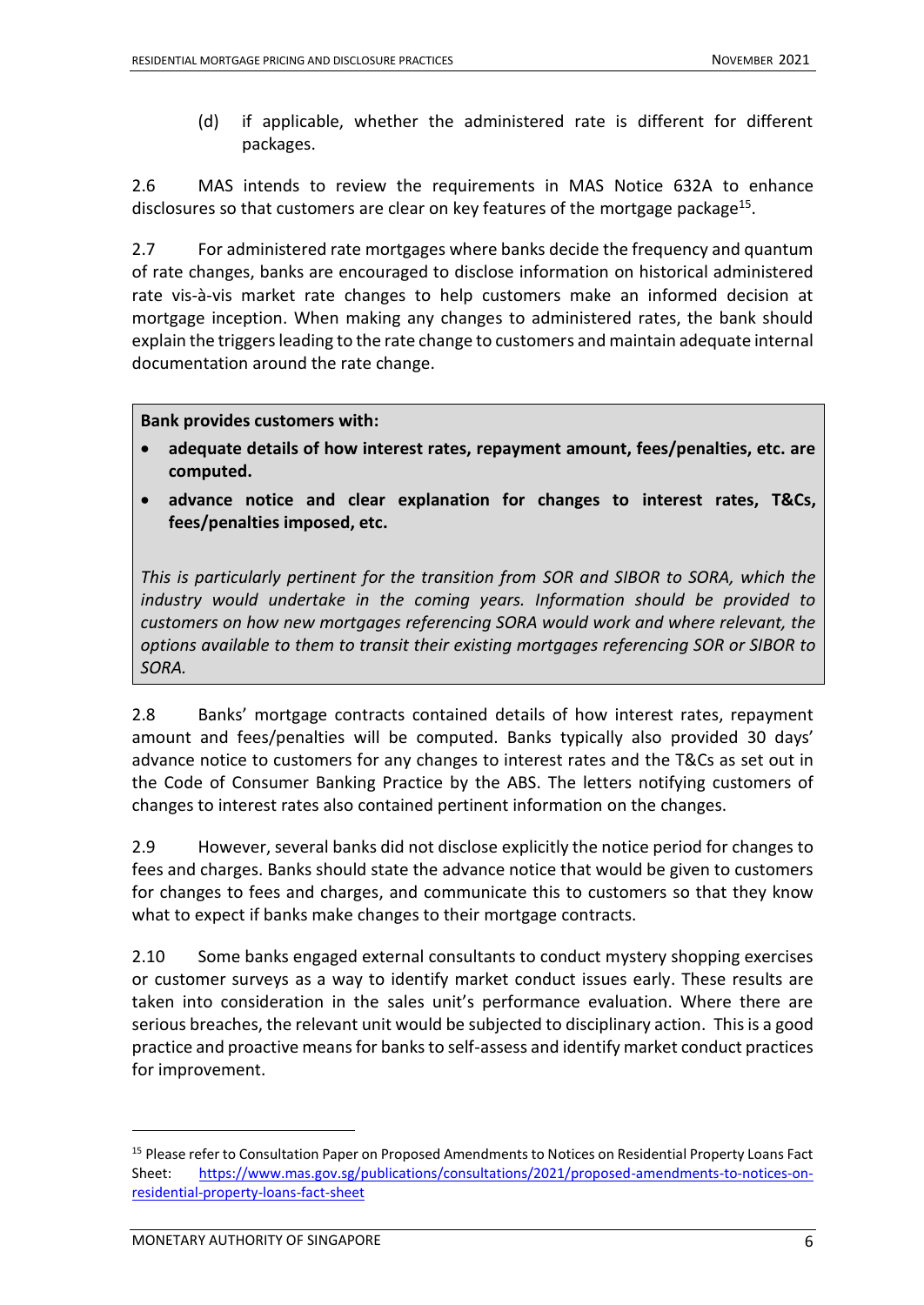## **B Consideration of customer interests**

2.11 The board and senior management of banks should foster an organisation culture that emphasises the importance of prioritising customer interest throughout the life cycle of the mortgage product – from sales, underwriting, processing, monitoring and servicing of the mortgages.

2.12 MAS' FDG promotes fair dealing by FIs when conducting business. While the FDG was written with investment products in mind, banks have generally adopted them for their mortgage businesses as well. Some banks have also established their own principles on treating customers fairly, adopted from their Group or Head Office policies.

2.13 Some banks have incorporated these FDG outcomes and their own principles on treating customers fairly as part of a structured assessment that must be conducted for the launch of new mortgage packages or revisions to the T&Cs of existing mortgage packages, including changes in interest rates.

2.14 Some banks used data analytics to proactively identify customers whose mortgages are nearing the end of their lock-in periods, and engaged them to sign on packages that may be more favourable than their existing ones (i.e. repricing). One bank also used data analytics to identify customers who might potentially experience difficulties in meeting repayment obligations, and proactively reached out to them to offer options to reprice even though the mortgages were still within the lock-in period.<sup>16</sup>

**Bank does not engage in practices that disadvantage individuals or groups of individuals without good justifications, and mortgages perform as bank has explained and led customers to expect.**

- Bank pays due regard to customer interests and treats customers fairly.
- Bank has safeguards in place to ensure that the right of review clause, if exercised, is done so with care and prudence.
- Bank does not misrepresent any product features or T&Cs.

2.15 Early 2020 saw market interest rates declining, resulting in a challenging market condition for mortgage lenders due to pressure on net interest margins. Nonetheless, banks generally adjusted their administered mortgage interest rates in line with market conditions and expectations. MAS noted a couple of instances where banks took pricing decisions that were not aligned with what the bank had led customers to expect and were perceived by customers to be unfair:

(a) MAS noted isolated instances where banks adjusted FD rates for the tenor to which mortgage interest rates were pegged more slowly compared to other FD rates when market rates were trending down. This resulted in a delayed downward revision of the corresponding mortgage interest rates that were pegged to these FD rates for a few months. While customers had

<sup>&</sup>lt;sup>16</sup> As FIs increasingly use Artificial Intelligence and Data Analytics (AIDA) to gain insights on customer behaviour, FIs should take reference from the set of principles to promote fairness, ethics, accountability and transparency (FEAT Principles); to use AIDA responsibly and effectively.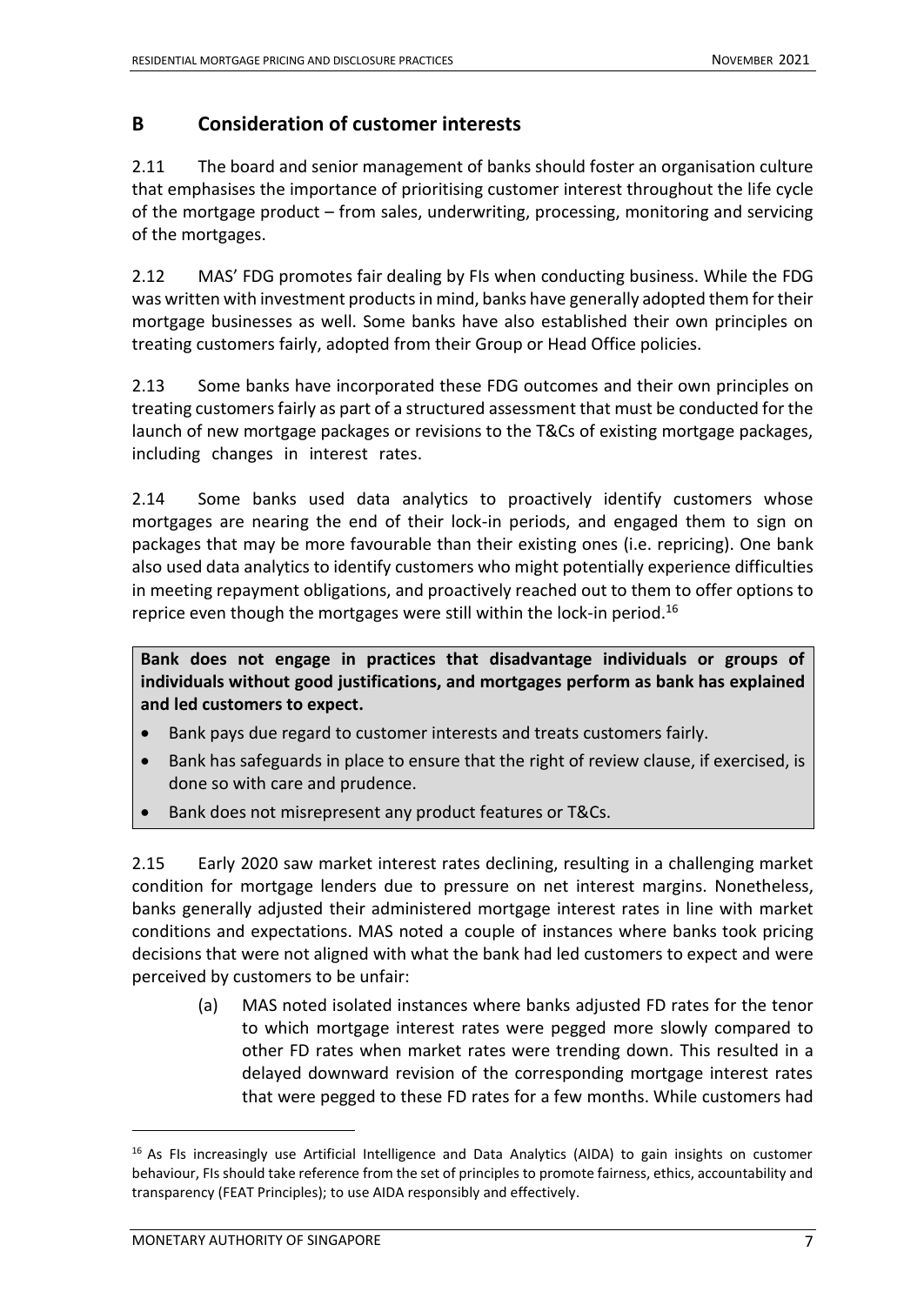the option to reprice to other mortgage packages at no cost, this could be perceived as unfair by customers who could have expected FD rates of all tenors to be adjusted in tandem with market conditions.

(b) One bank had intended to increase the floor rate on SIBOR and SOR for SIBOR/SOR-pegged mortgages. This was perceived as unfair by customers as customers would not ordinarily expect a floor rate to be changed.

2.16 In the above cases, the banks had taken actions to identify customers who were adversely impacted, and offered the option of repricing at no additional cost. Some banks also identified customers who might be experiencing repayment difficulties and engaged them to offer repricing options where there were changes in interest rates that were not in the customers' favour.

2.17 MAS expects banks to clearly explain to customers how their mortgage interest rates fluctuate, especially those that reference administered rates, and the circumstances under which changes to rate components could be triggered. In revising the mortgage interest rates, banks should also assess the impact of such changes to customers, and proactively offer customers alternative options where such changes affect customers adversely.

2.18 Some banks gave customers the flexibility to reprice or repay without additional costs under such circumstances. One bank had deferred the interest rate increase for a group of customers who had just taken up the mortgages. We encourage banks to proactively engage customers, especially when adjustments may come across as unexpected by customers.

2.19 Banks typically include a broad "right of review" (RoR) clause in their mortgage T&Cs that gives them the discretion to change any term or condition by giving notice to customers. MAS understands that the RoR clause provides banks with the flexibility to act under unforeseen circumstances, such as when the reference rate of the mortgage interest rate is no longer available.

Example of a RoR clause:

*We may increase, reduce or vary the rate of interest at any time and from time to time by giving you one month's notice in writing or such other period as we may determine.*

2.20 While the RoR clause is an industry norm and not uncommon in other jurisdictions, it gives banks wide discretion to revise their mortgage T&Cs unilaterally. Such discretion should be exercised carefully, and banks should have safeguards to ensure that such decisions are subject to robust deliberation, internal governance and approval frameworks, which include consideration of customer interests. Banks should be guided by the principles of transparency and fairness to customers when invoking the RoR clause in their mortgage T&Cs. MAS expects banks to provide customers with sufficient written notice before any changes to their mortgage T&Cs takes effect. This written notice should explain clearly the banks' reasons for the changes, the impact that the variation will have on their customers and the options that their customers can consider if they do not agree with the changes.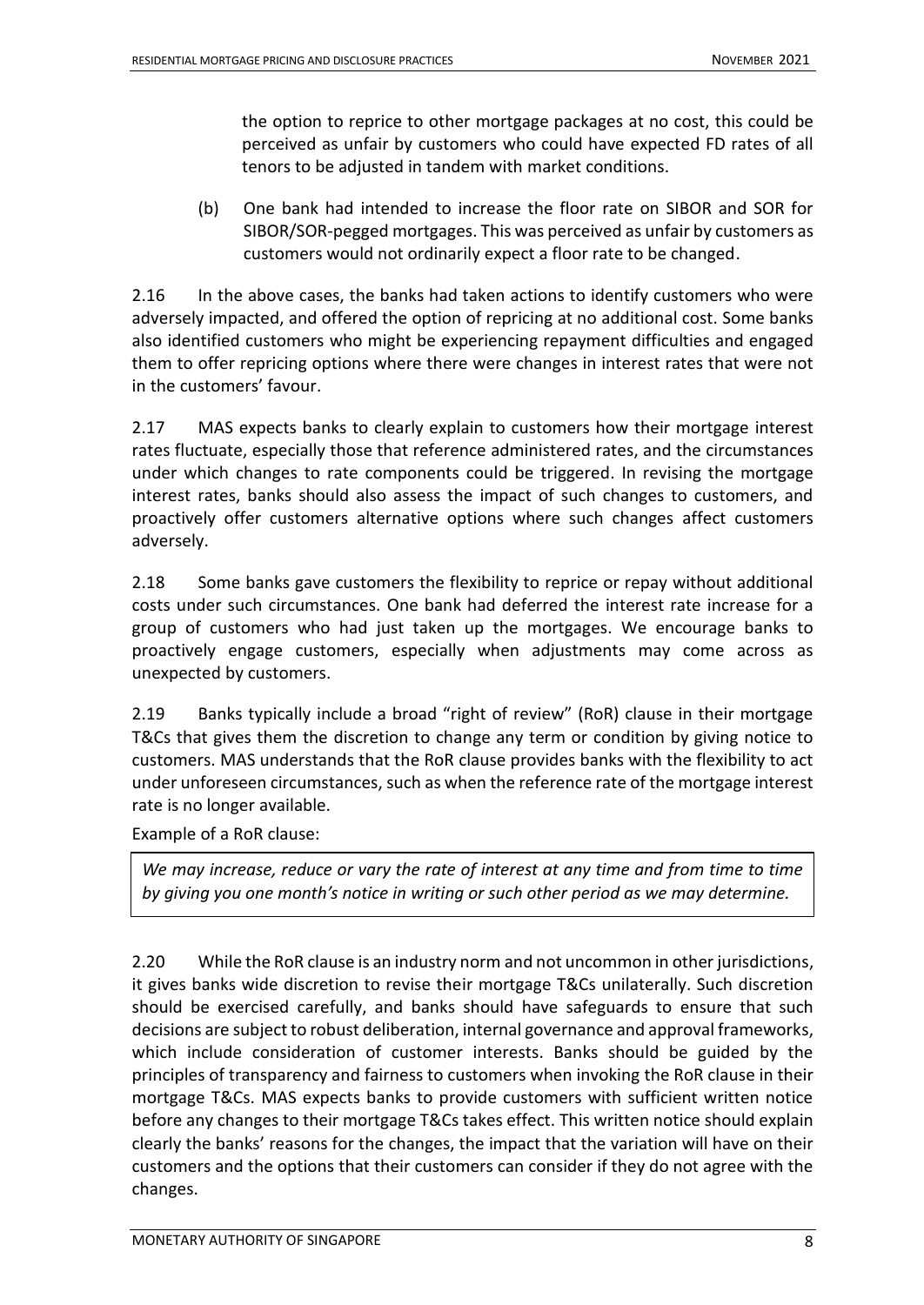2.21 MAS also expects banks to embed principles on fair dealing and treating customers fairly into their operational processes and business strategy for the mortgage business. Any proposals seeking to change the pricing or T&Cs of existing mortgages should explicitly include considerations on how principles of fair dealing and treating customers fairly are met. This would include an explanation of the impact that the changes are expected to have on customers, and how the bank intends to mitigate any potential detriment that customers may experience.

**Bank imposes interest rates and fees/penalties according to the T&Cs in the mortgage contract.**

• Bank has controls in place to ensure that the computation of interest rates, fees/penalties is correct.

2.22 Banks generally have established processes and controls to ensure compliance with the T&Cs stated in the mortgage contract. They have loan administration systems to process and update account and facility information for both new and existing mortgages. Banks also conduct validation checks and periodic reviews to ensure the T&Cs of each mortgage are recorded accurately.

#### **Bank does not unfairly bundle other products with the mortgage.**

- T&Cs of the bundled product are communicated clearly to the customer.
- Bundled products are offered on terms and at prices comparable to similar products offered on the market.

2.23 Banks typically bundle mortgages with fire insurance or a MIP $13$ . These policies are intended to provide protection to the borrower and the bank respectively, against risks arising from damage to the property under mortgage.

2.24 It is currently an industry norm for banks to partner with a preferred insurer. Banks do not restrict the customer's choice of the insurance provider, although they typically impose an annual administrative charge if the customer selects a third-party insurer. MAS understands that the annual administrative charge is meant to cover the additional operational costs incurred by the bank to process the insurance policy as some manual intervention may be required.  $17$  Nonetheless, MAS noted one bank that does not impose such an administrative charge even if the customer chooses a third-party insurer.

2.25 Banks generally communicate all T&Cs related to the bundled insurance product clearly to customers. A bank's mortgage specialist would typically provide the premium amount and key features of the bundled insurance product to the customer, and direct the

<sup>&</sup>lt;sup>17</sup> Banks in their arrangements with their preferred insurers to provide the insurance associated with the mortgage, would be assured of acceptable policy terms and coverage. The banks would have established automated processes with these insurers to enable automatic annual premium deductions from customers' accounts, sending of annual insurance coverage notifications and processing of renewals. With third-party insurers, banks would need to go through additional operational steps to review the insurance terms and coverage to assess that they are acceptable, remind customers to show evidence of renewal each year, and arrange for alternative insurance if customers fail to do so.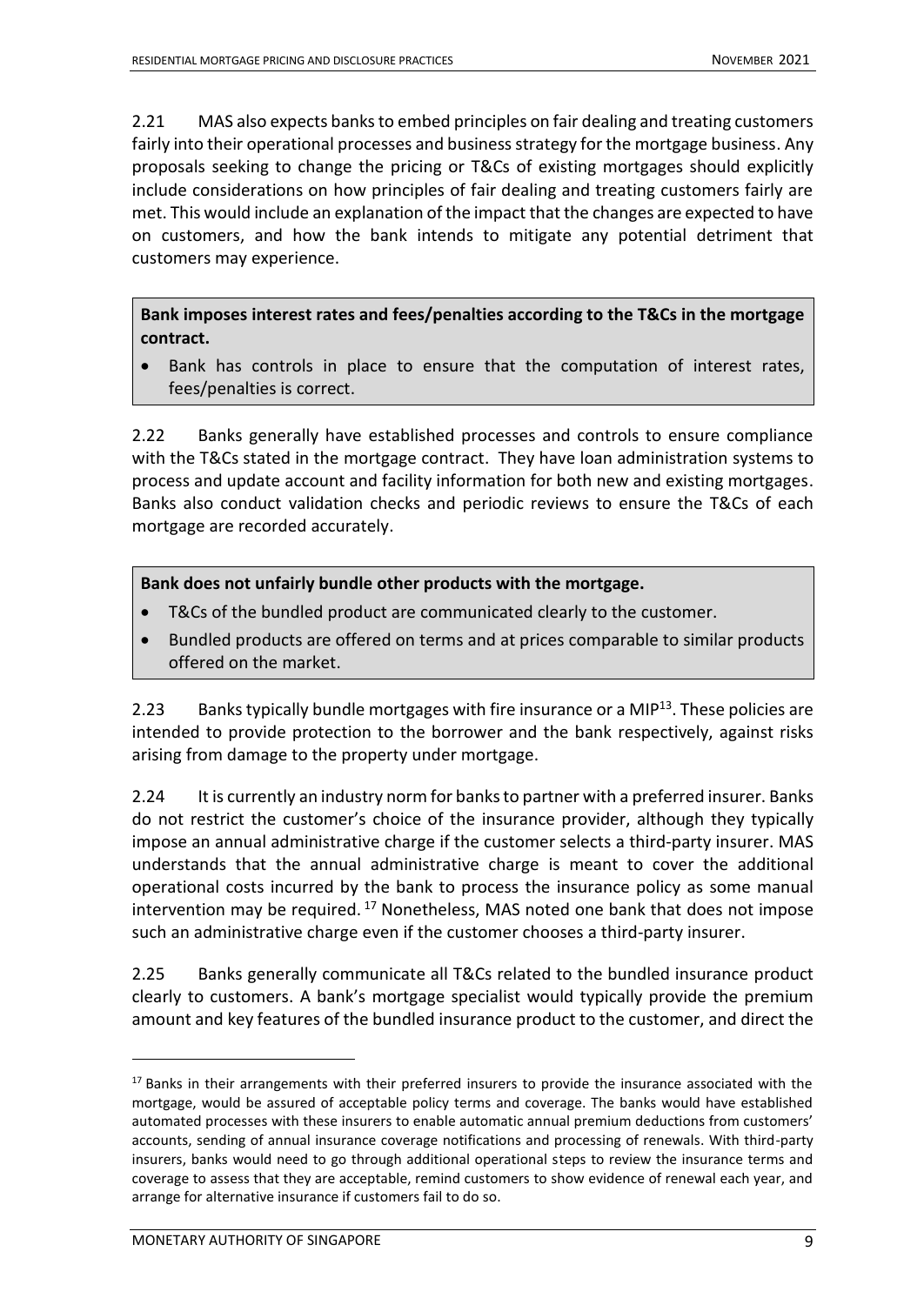customer to an insurance specialist from the appointed insurer should the customer require more details.

2.26 Banks also work closely with their preferred insurers to ensure that the premiums and features of the bundled insurance product are generally competitive by comparing it against similar products in the market. In addition, banks channel feedback received from their customers on the bundled insurance product to the preferred insurer and work with the insurer to address the feedback.

2.27 Where bundled insurance products are offered, MAS expects banks to make such offers on terms and at prices comparable to similar products offered by third-party insurers on the market, and to communicate the T&Cs of the bundled insurance products clearly to customers. However, as fire insurance and MIP vary in features, sums insured, coverage, tenor and other T&Cs, comparisons of bundled insurance products with similar products offered by third-party insurers is not straightforward. MAS will explore with ABS further opportunities to improve customer outcomes, such as ways to enhance ease of comparison amongst different mortgage packages.

## **C Accountability and product governance**

**Bank has a comprehensive approval and governance framework for the mortgage business, with adequate management oversight of product pricing and sales practices.**

- Roles and responsibilities are assigned for the entire product life cycle.
- Bank has a well-established process to approve the launch of new mortgage packages and variation to existing packages.
- Frameworks and processes are in place to ensure that pricing decisions are made in accordance with the bank's core values, strategic directions and policies.

2.28 Banks generally have clearly defined the roles and responsibilities of relevant teams and officers, and levels of authority required for various activities throughout the life cycle of the mortgage, such as the launch of new mortgage packages, changes to the pricing or features of existing packages, and waiver of fees or charges.

2.29 However, some banks did not document the considerations or basis of decisions related to pricing matters. Banks should document such discussions and decisions to ensure management accountability and proper governance.

2.30 Frameworks and processes should be in place to ensure that pricing decisions are made in accordance with the bank's core values, strategic direction and policies. Banks should consider their funding structure when pricing mortgages, including potential changes to the interest rate environment. Banks should assess the interest rate risk arising from granting mortgages, such as projecting the potential impact of different rate change scenarios and including these considerations in their decision-making process.

2.31 A number of banks applied material judgemental overlays as part of price setting (e.g. to remain competitive). In such cases, these should be robustly deliberated and approved by management. If the overlay constitutes a significant proportion of the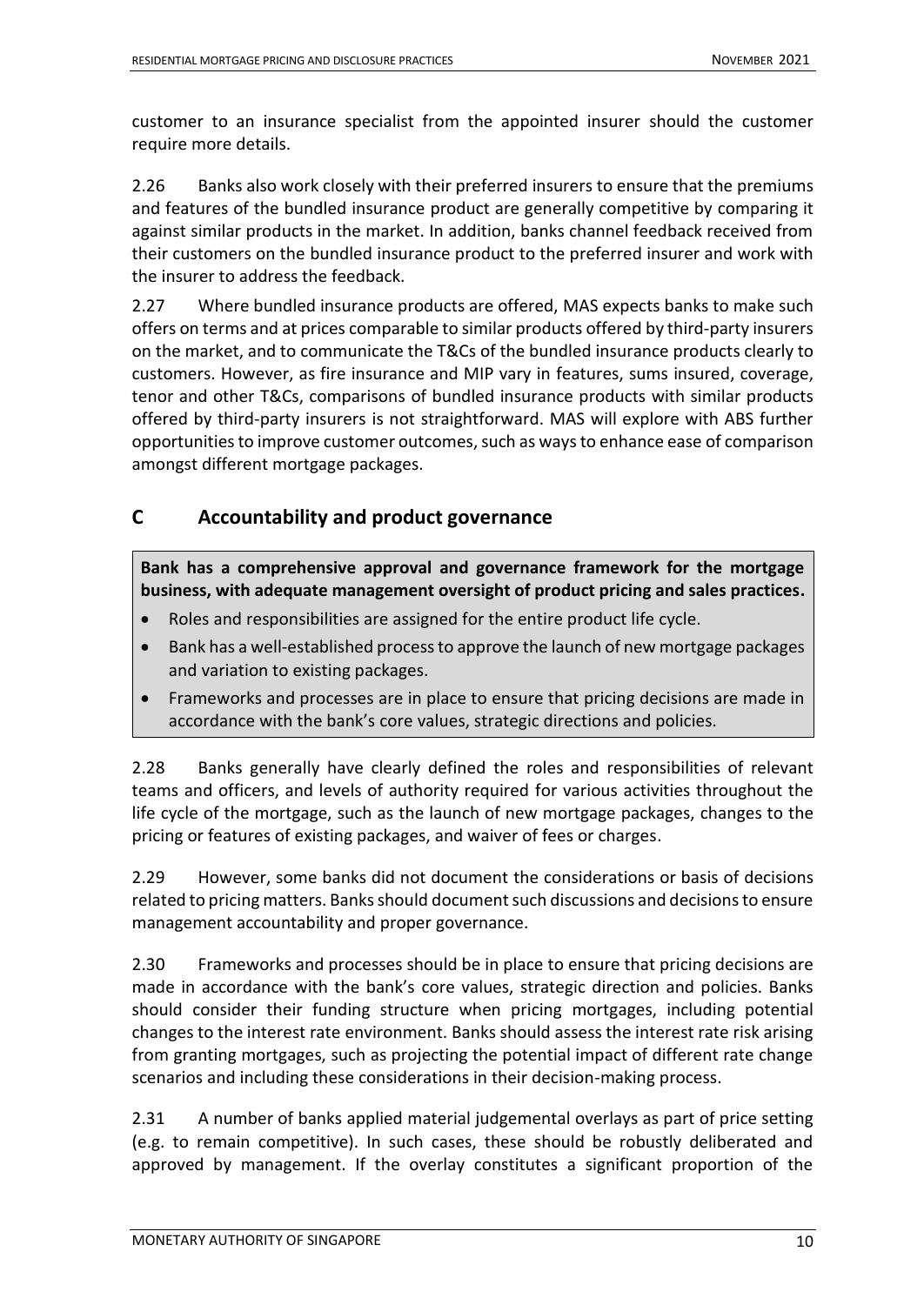mortgage pricing and/or is applied frequently, additional care should be taken, such as periodic reviews:

- (a) to ensure that the bank is aware of the causes (e.g. due to a higher cost of funds relative to competitors) and potential impact of such overlays (e.g. negative or lower margin) including the longer-term sustainability; or
- (b) on the continued adequacy of its Funds Transfer Pricing (FTP) framework (e.g. whether there is any missing factor that should be systematically included in the FTP framework).

2.32 For administered rate mortgages, as banks have control over the frequency and quantum of rate changes, banks should exercise internal discipline by having processes to trigger a review of interest rates charged, and efforts should be made to ensure that any interest rate change process adequately considers customer interests. For example, banks could set triggers to review their administered rates based on changes to their cost of funds or market rates.

#### **Bank has a well-established process to monitor compliance with regulations.**

2.33 Banks have established processes to ensure compliance with regulatory requirements relevant to the mortgage business. For example, regulatory and internal policy guidelines are embedded in their processes and systems, maker-checker systems are in place for processing mortgage documents, and processes are in place for reporting regulatory breaches to the bank's management and MAS, analysing causes for the breaches and rectifying any identified weaknesses.

3 In summary, MAS' thematic inspections showed that banks generally comply with the regulatory requirements related to the mortgage businesses, and have established governance frameworks to oversee mortgage sales practices and pricing decisions. However, banks could enhance the disclosure of key mortgage information, especially information and conditions relating to changes in mortgage interest rates. Banks should also prioritise customer interests in their assessments for the launch of new mortgage packages or revisions to the T&Cs of existing mortgage packages, by considering principles on fair dealing and treating customers fairly, assessing impact of their proposals on customers, providing sufficient notice and adequate disclosures, and implementing measures to mitigate impact on customers where changes to interest rates are not in customers' favour. Banks have taken, or are taking, remedial actions to improve their frameworks and processes following the thematic inspections.